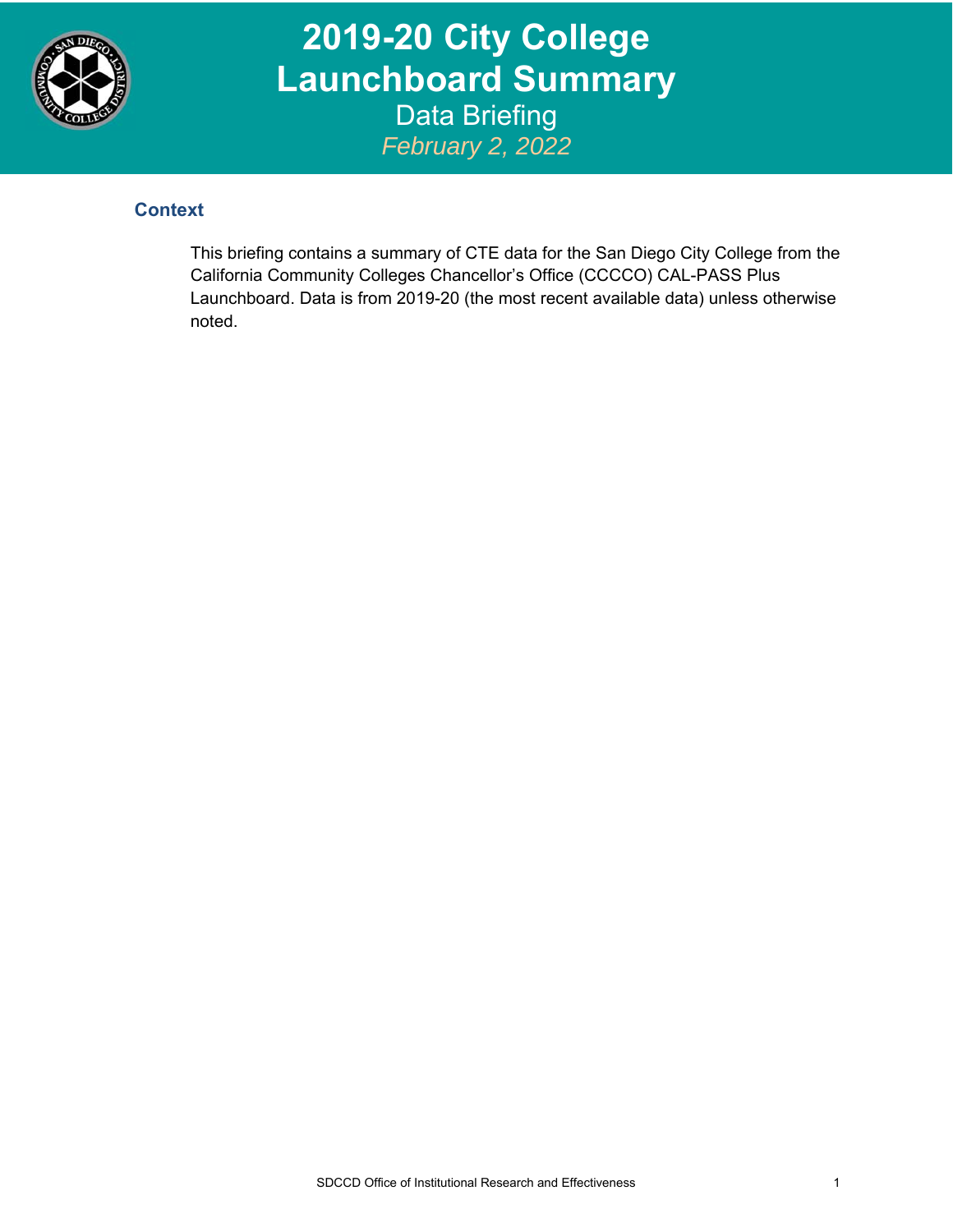*Table 1. CCCCO Launchboard Summary, Credit CTE Courses at San Diego City College, 2019-20. \* indicates 2018-19 data* 

| <b>By Demographic Groups</b>         |                                                                                                                                                                                              |                                                                                                                      |                                                                                                                      |  |  |  |  |  |
|--------------------------------------|----------------------------------------------------------------------------------------------------------------------------------------------------------------------------------------------|----------------------------------------------------------------------------------------------------------------------|----------------------------------------------------------------------------------------------------------------------|--|--|--|--|--|
| <b>Metric</b>                        | <b>Observation</b>                                                                                                                                                                           | <b>CTE</b>                                                                                                           | <b>Non-CTE</b>                                                                                                       |  |  |  |  |  |
| Gender                               | Female representation<br>higher in both CTE and<br>Non-CTE courses.                                                                                                                          | Male:<br>45%<br>54%<br>Female:                                                                                       | Male:<br>43%<br>57%<br>Female:                                                                                       |  |  |  |  |  |
| Ethnicity                            | Latinx students are<br>largest group of both<br>CTE and non-CTE. They<br>are a slightly larger % of<br>CTE than non-CTE.                                                                     | 9%<br>Af.Am:<br>7%<br>Asian:<br>4%<br>Filipino:<br>46%<br>Latinx:<br>25%<br>White:<br>Mult. Eth:<br>6%               | 10%<br>Af.Am:<br>7%<br>Asian:<br>4%<br>Filipino:<br>50%<br>Latinx:<br>20%<br>White:<br>5%<br>Mult. Eth:              |  |  |  |  |  |
| Age Group                            | CTE population is older<br>than non-CTE.                                                                                                                                                     | 68%<br>Under 30:<br>$30+$ :<br>32%                                                                                   | Under 30:<br>77%<br>$30+$ :<br>23%                                                                                   |  |  |  |  |  |
| <b>Previous</b><br>Education         | <b>CTE</b> population slightly<br>less likely to have<br>attended another<br>college in San Diego<br>region, and more likely<br>to have previously<br>received a community<br>college award. | <b>Ever Attended Another</b><br>College in Same<br>Pathway:<br>38%<br><b>Previously Received</b><br>CC Award:<br>13% | <b>Ever Attended Another</b><br>College in Same<br>Pathway:<br>48%<br><b>Previously Received</b><br>CC Award:<br>10% |  |  |  |  |  |
| <b>Ed Goal</b>                       | Slightly lower rate of<br>Degree/Transfer for CTE<br>students than non-CTE.                                                                                                                  | <b>Adult Education/ESL: 0%</b><br>Short-Term Career:<br>15%<br>63%<br>Degree/Transfer:<br>Undecided/Other:<br>22%    | <b>Adult Education/ESL: 1%</b><br>Short-Term Career:<br>7%<br>Degree/Transfer:<br>70%<br>Undecided/Other:<br>23%     |  |  |  |  |  |
| <b>Full Time</b><br><b>Unit Load</b> | Similar rates                                                                                                                                                                                | 15%                                                                                                                  | 14%                                                                                                                  |  |  |  |  |  |
| First<br>Generation                  | Similar rates                                                                                                                                                                                | 18%                                                                                                                  | 18%                                                                                                                  |  |  |  |  |  |
| <b>Former Foster</b><br>Youth        | Non-CTE slightly higher<br>than CTE                                                                                                                                                          | 3%                                                                                                                   | 4%                                                                                                                   |  |  |  |  |  |
| <b>EOPS</b>                          | Similar rates                                                                                                                                                                                | 15%                                                                                                                  | 15%                                                                                                                  |  |  |  |  |  |
| Veteran/<br>Military                 | Similar rates                                                                                                                                                                                | 8%                                                                                                                   | 8%                                                                                                                   |  |  |  |  |  |
| Economically<br>Disadvantaged        | Similar rates                                                                                                                                                                                | 79%<br>Perkins:<br>SCFF:<br>73%                                                                                      | 78%<br>Perkins:<br>SCFF:<br>75%                                                                                      |  |  |  |  |  |
| First-time                           | Slightly lower first-time<br>rates for CTE<br>population.                                                                                                                                    | 13%                                                                                                                  | 15%                                                                                                                  |  |  |  |  |  |
|                                      |                                                                                                                                                                                              |                                                                                                                      |                                                                                                                      |  |  |  |  |  |